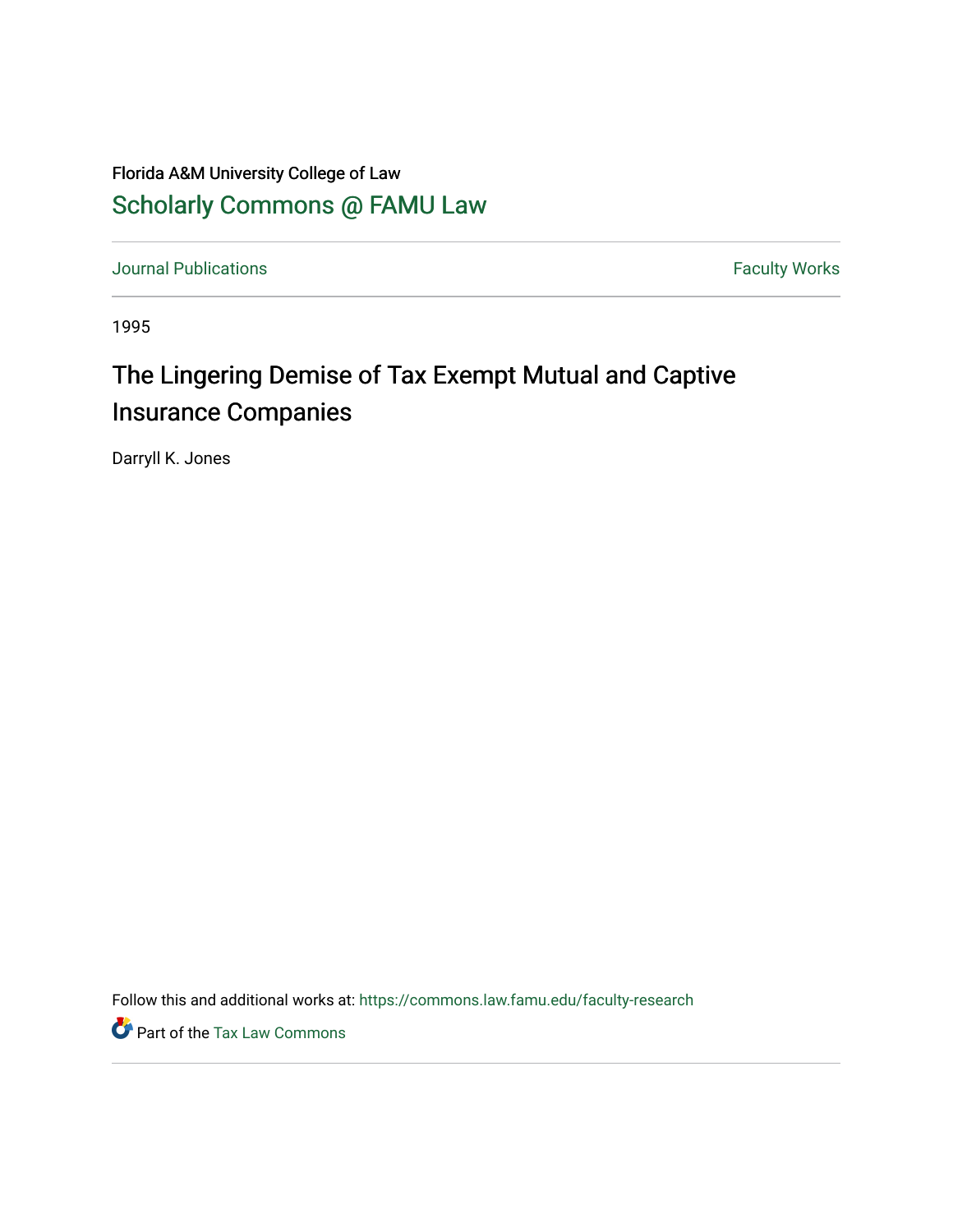# **TAX LAW NOTES**

## **The Lingering Demise of Tax Exempt Mutual and Captive Insurance Companies**

why Congress even both-<br>ered to enact the rather pon close study of IRC<br> $§501(m),<sup>1</sup>$  one wonders ered to enact the rather superfluous provision. Prior to its enactment as part of the 1986 Tax Reform Act, attaining or maintaining the exempt status of an entity which provided insurance to its exempt parent and other unaffiliated exempt organizations was already a difficult, if not impossible task. Moreover, the ability to deny tax exempt status to captive or mutual insurance companies seemed previously present in IRC §502, the provision denying tax exempt status to feeder organizations.

Nevertheless, recent litigation involving insurance companies seeking tax exempt status indicates that perhaps Congress was correct in codifying what might be referred to as an "insurance feeder" provision. In addition, the current, revenue-driven attempt to tax income earned by foreign captive insurance companies controlled by tax exempt organizations seems to complete the demise of the tax exempt insurance industry. Only with respect to governmental functions and agencies is there still support for the tax exempt insurance company.

Prior to the enactment of IRC §501(m), the issue of whether a group self-insurance pool was tax exempt generally depended upon an analysis of the "substantial purpose" requirement contained in Treasury Regulation  $$1.501(c)(3)-1(c)(1)$  which denies tax exempt status to an entity or organization if "more than an insubstantial part of its activities is not in furtherance of an exempt purpose." In addition, Treas. Reg.  $$1.501(c)(3)-1(e)(1)$  allows an entity to operate a trade or business as a substantial part of its activities but only "if the operation of such trade

*Tax exempt organizations remain dependent upon insurance as a necessary means of achieving the charitable goal*

#### **by** Darryll K. Jones

or business is in furtherance of the organization's exempt purpose...." Thus, the analysis turned upon whether the selling of insurance constituted an activity which furthered an exempt purpose.

Two cases indicate that the provision of insurance in return for a premium is generally viewed as an activity which does not further an exempt purpose. In *American Association of Christian School Voluntary Employees Beneficiary Association Welfare Plan Trust v. United States,* 850 F.2d 1510 (11th Cir. 1988), the 11th Circuit held that a trust conducted a substantial nonexempt activity by providing insurance to employees of its tax exempt members in exchange for premium payments.<sup>2</sup> The 10th Circuit came to a similar conclusion in *Mutual Aid Association v. United States,* 759 F.2d 792 (10th Cir. 1985), where an unincorpo-

rated insurance association sold insurance to its tax exempt members. In both cases, the provision of insurance exclusively to other tax exempt organizations did not change what the courts essentially viewed as commercial activities. Instead, the courts looked to the manner in which the entity or organization sold its insurance, focusing on the similarities with commercial insurance companies.<sup>3</sup>

In addition to the general view illustrated by the cases discussed above, the principal underlying IRC §502 seemed to address whether an organization, the sole claim to exemption of which is the selling of services or products to other exempt organizations, qualified as tax exempt under IRC §501. The principle of IRC §502 is that an otherwise noncharitable purpose is not made charitable merely because it is performed for the benefit of exempt entities or that the profits derived from the activity are paid to exempt organizations. The applicable regulation states:

[TIhe subsidiary organization is not exempt from tax if it is operated for the primary purpose of carrying on a trade or business which would be an unrelated trade or business (that is, unrelated to exempt activities) if regularly carried on by the parent organization. For example, if a subsidiary organization is operated primarily for the purpose of furnishing electric power to consumers other than its parent organization (and the parent's tax-exempt subsidiary organizations), it is not exempt since such business would be an unrelated trade or business if regularly carried on by the parent organization. Similarly, if the organization is owned by several unrelated exempt organizations, and is operated for the purpose of furnishing electric power to each of them, it is not exempt since such business would be an unrelated trade or business if regularly carried on by any one of the tax-exempt organizations.<sup>4</sup>

Clearly the principle that providing

THE FLORIDA BAR JOURNAL/JUNE 1995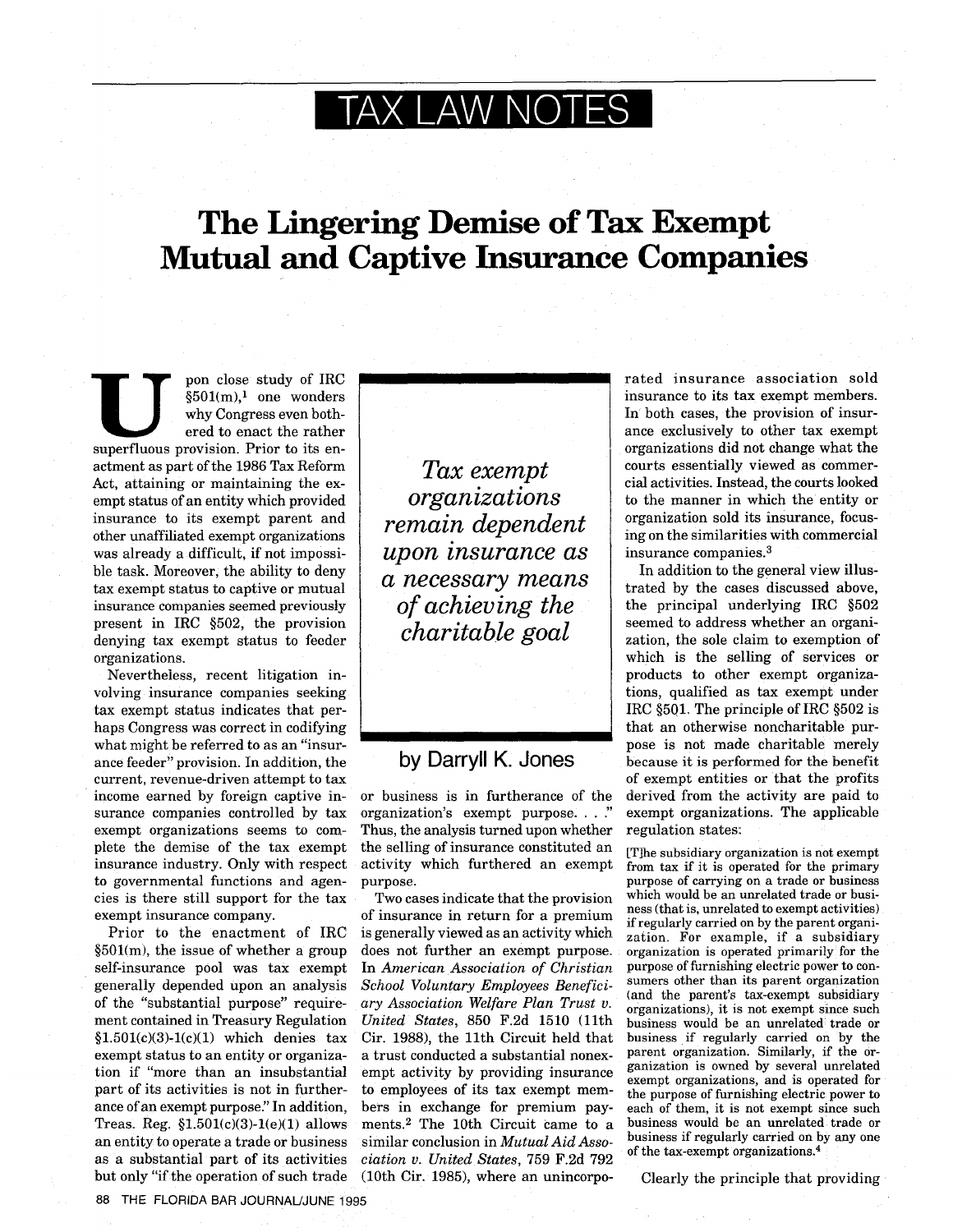goods and/or services to tax exempt organizations is insufficient, in itself, to obtain tax exempt status under IRC §501(c)(3) or (4) was clearly stated prior to the enactment of IRC §501(m).

Even the preface to IRC  $$501(m)$ admits to its superfluous nature. IRC §501(m) provides that an organization described in IRC §501(c)(3) or (4) shall not be exempt if a substantial part of its activities consists of providing commercial-type insurance. In addition, IRC §501(m) provides that if the sale of insurance is insubstantial, it is nevertheless presumptively an unrelated trade or business.

As noted earlier, an organization which sells insurance to other unrelated tax exempt entities is not described in either IRC §501(c)(3) or (4) to begin with, thus apparently making IRC §501(m) unnecessary. Moreover, the rule previously existed that the sale of insurance does not further an exempt purpose, therefore constituting an unrelated trade or business. It is appropriate to recall that a pure captive, that is, one which provides insurance only to its parent organization, is not providing insurance and therefore may qualify as an exempt organization.5 Hence IRC §501(m) has no effect on pure captives. Finally, the drafters of IRC §501(m) acknowledge, at least implicitly, the superfluous nature of the provision:

The providing of insurance benefits by an organization otherwise described in sec.  $501(c)(3)$  generally is considered a commercial activity that does not meet the requirements for tax-exempt status. For example, if two or more unrelated taxexempt organizations pool funds for the purpose of accumulating and holding funds to be used to satisfy malpractice claims against the organizations, the organization holding the pooled funds is not entitled to tax exemption because the activity *(i.e.,* the provision of insurance) is inherently commercial in nature.<sup>6</sup>

The drafters also acknowledge that a pure captive situation is not a commercial activity and therefore does not endanger IRC §501(c)(3) or (4) qualification, nor is the situation affected by IRC  $$501(m).7$ 

Despite the apparent clarity of the law prior to and even after IRC §501(m), there are three recent cases in which courts were called upon to decide the tax exempt status of organizations providing insurance only to other tax exempt organizations.8 It is helpful, first though to discuss the reasons for tax exempt insurance pools. With the decline of the doctrine of charitable immunity,9 charitable organizations have been forced to join the rest of commerce in seeking ways to prevent drainage of resources through tort or casualty loss. Therefore, charitable organizations became subject to the same fluctuating market forces applicable to taxable organizations. These include high or unstable premium costs, untimely cancellations, lack of coverage altogether, lack of control over the insurer, and lack of access to the reinsurance market. As a result, many exempt organizations turned to mutual or pure captive insurance companies for purely nontax reasons. The apparent belief in a tax benefit, as well, merely made a desirable business choice more advantageous.

The judicial response, however, has not been favorable from a tax standpoint. Essentially, a domestic, privately owned captive or mutual insurance company will attain tax exempt status only if it is a pure captive, one that ensures only the risks of its parent and closely affiliated organizations. A captive which provides insurance for a group of unrelated exempt organizations will not attain tax exempt status under IRC  $$501(c)(3)$  or (4). In each of three cases decided last year, the entities sought tax exemption because they provided insurance only to other tax exempt entities. <sup>10</sup> Essentially, a mutual benefit corporation owned by or comprised of similar exempt member organizations issued liability or casualty policies exclusively to individual members. In one case, the petitioner argued that in doing so, the corporation furthered the exempt purposes of its member organizations by providing a needed product without the unstable circumstances which sometimes occurred in the insurance market.<sup>11</sup>

Both the Tax Court and the Court of Claims rejected the assumption that the selling of insurance furthered an exempt purpose, in one case stating, "providing insurance to 487 unrelated exempt organizations is not an activity that is vital to each member's exempt purpose. Such a service neither goes to the essence of running each of plaintiff's member organizations nor constitutes an activity which would normally be performed by the member organizations."<sup>12</sup> The courts are not impressed by the fact that mutual or captive insurance companies support the charitable function by reducing overhead costs and thereby making more funds available to the exempt activity. Thus, each court first rejected the initial assumption that the organizations even qualified under IRC  $§501(c)(3)$  or  $(4)$ . Only then did they engage in the extra academic exercise prompted by the enactment of IRC §501(m). In any event, the conclusion seems clear that private insurance pools, even those exclusively servicing

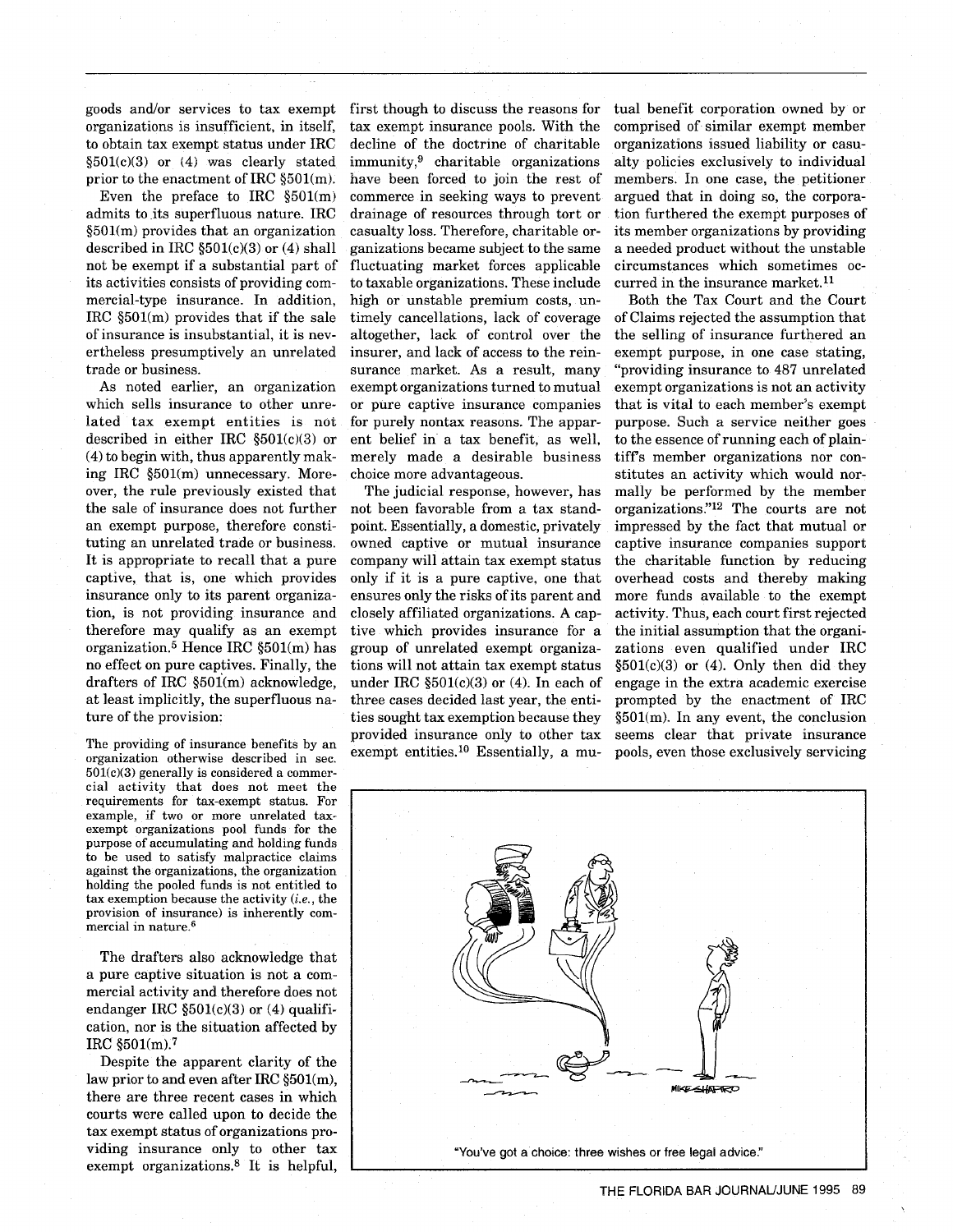exempt status.

Another insurance pool option which would appear to be in danger is the formation of an offshore captive insurance company. Under this technique, the domestic tax exempt organization creates an insurance company in a foreign jurisdiction. Since the offshore captive is not subject to U.S. taxation, the cost of insurance is less for the domestic exempt organization. In addition, the exempt organization is able to maintain control and thereby alleviate the problems and ills associated with the commercial insurance market. Moreover, if the foreign organization is a pure captive, the domestic parent does not jeopardize its exempt status.13 Under IRC Subpart F, however, the domestic organization would still realize income, even when the foreign captive makes no actual distributions. IRC Subpart G income, which includes income from the issuance of insurance and certain passive gain, must be realized regardless of whether it is actually distributed to the shareholder. Thus, the domestic tax exempt is treated as realizing income from its captive insurer.

In 1990, the IRS issued a series of private letter rulings in which it considered whether a tax exempt organization realizes unrelated business income from the phantom income attributable under Subpart F. In its initial ruling, the service stated that the income, regardless of its source, was to be treated as a dividend, and therefore excluded from the gross income by IRC  $$512(b)(1).$ <sup>14</sup> Later, however, the service stated in Private Letter Ruling 9043039 that the charac-

tax exempt entities, cannot enjoy tax ter of the phantom income would be determined by the source from which it was deemed paid. 15 An offshore captive which provides insurance to several unrelated entities and collects real property rental income, for example, would cause the attribution of two forms of income to the parent exempt organization. The first type would be IRC §501(m)(2). The second type of income would be treated as real property rental income, excluded from unrelated business taxable income by IRC §512(b)(3)(A)(i).

> It is not absolutely clear that the service's position in Priv. Ltr. Rul. 9043039 is correct, since there is no statutory authority to ignore the separate corporate identities of the parent and subsidiary. As a result, the House of Representatives firmly adopted the "look-through" approach of the Priv. Ltr. Rul. 9043039 as part of the Budget Reconciliation Act of 1989 and the Tax Simplification and Technical Corrections Act of 1994. Neither provision survived to full passage and the current tax bill before the House Ways and Means Committee does not contain the look-through authority. 16 Hence, the service's look-through approach may be subject to challenge.

If the look-through approach of Priv. Ltr. Rul. 9043039 survives, though, the substantial nonexempt treatment of insurance sales under pre- and post-IRC §501(m) analysis, and the presumptively unrelated business income treatment provided by IRC  $\S501(m)(2)$ would be extended to offshore mutual and captive insurance companies. Although those companies would be jurisdictionally exempt from taxation, they would be placed on par with

domestic insurance companies. Therefore, they would be taxed via a levy on the domestic exempt shareholders to the extent they provided insurance for more than just a parent exempt organization and its closely related entities, or engaged in other activities which would be considered unrelated if conducted by the tax exempt parent.

There is yet one other limited instance in which a mutual insurance company can achieve the functional equivalency of tax exempt status. Under IRC §115, income derived from the exercise of an essential governmental function which accrues to a state or political subdivision is excluded from gross income. In Priv. Ltr, Rul. 9436048, public school districts created X, an unincorporated nonprofit association which provided workers' compensation insurance to members. If the members were private entities, the association's request for tax exempt status would likely be denied under the analysis discussed above. In the letter ruling, however, the Service stated that "protecting the public school districts that are members of *X* with financial protection against losses is an essential governmental function be-



*Darryll K* Jones *is an associate general counsel at the University of Florida. He received his J.D. from the University of Florida in 1986 and his LL.M. in taxation from the University of Florida 1994. In July he will become general counsel at Columbia College Chicago.*

*This column is submitted on behalf of the Tax Section, Robert E. Panoff, chair, and Michael D. Miller and Joseph B. McFarland, editors.*

**U**

# *Here to serve you....*

Suppliers to the legal profession whose advertisements appear in this issue of the *Journal* not only help underwrite the costs of this publication but are ready to supply lawyers with their practice and personal needs.

When you need a product or service, consult these companies **and** individuals first.